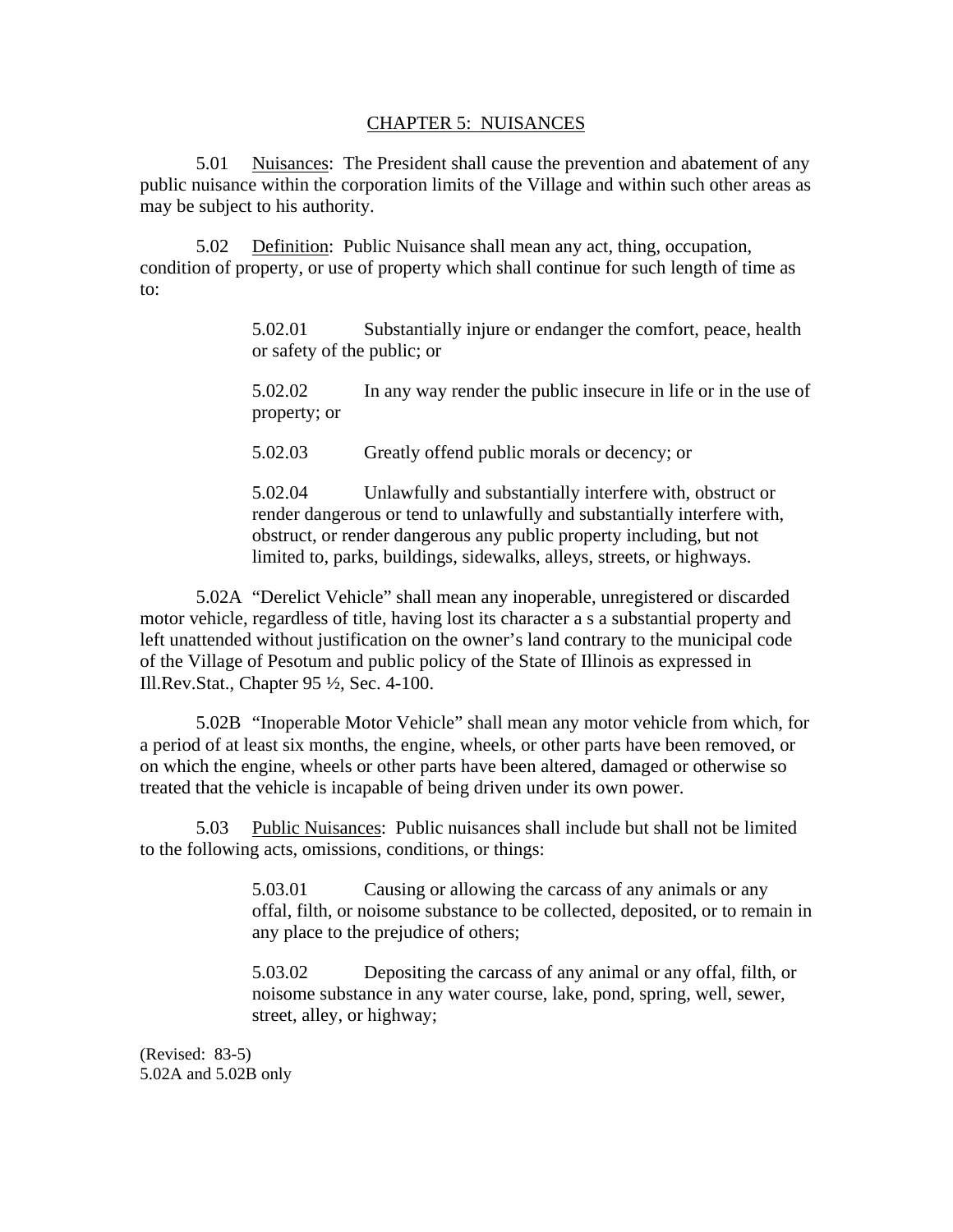5.03.03 Corrupting or rendering unwholesome or impure the water of any spring, river, stream, pond or lake;

5.03.04 Obstructing or encroaching upon public highways, private ways, streets, alleys, commons, or sidewalks;

5.03.05 Erecting or using any building or other place for the exercise of any trade, employment, or manufacture which, by occasioning noxious exhalations, offensive smells, or otherwise is offensive or dangerous to the health of persons or animals;

5.03.06 Advertising wares or occupation by placing notices of the same on public or private property or on trees or other natural objects without the consent of the private owner or the Board of Trustees.

5.03.07 Causing or allowing any loud and unnecessary noise to the prejudice of others;

5.03.08 Causing or allowing any plants, trees, or other obstructions of any kind to interfere with visibility of traffic, utility lines, or other village functions;

5.03.09 Repealed.

5.03.10 Depositing garbage, refuse, waste materials, or any other materials on private or public property not in an air-tight and waterproof container;

5.03.11 Maintaining one's property in an unclean manner, as to fail to meet the minimum standards of cleanliness and sanitation as set forth by any proper State, County, or Village Authority;

5.03.12 Maintaining any privy, vault, or cesspool so as to fail to meet the minimum standards of sanitation as set forth by a proper State, County, or Village Authority.

5.03.13 Storing quantities of fireworks or other explosive or combustible solids, liquids, or gases in quantities exceeding ordinary needs for personal use, without the approval of the President.

5.03.14 Permitting any water well to be in an unplugged condition at any time after the abandonment of such well for obtaining water;

(Revised: 88-2) 5.03.09 only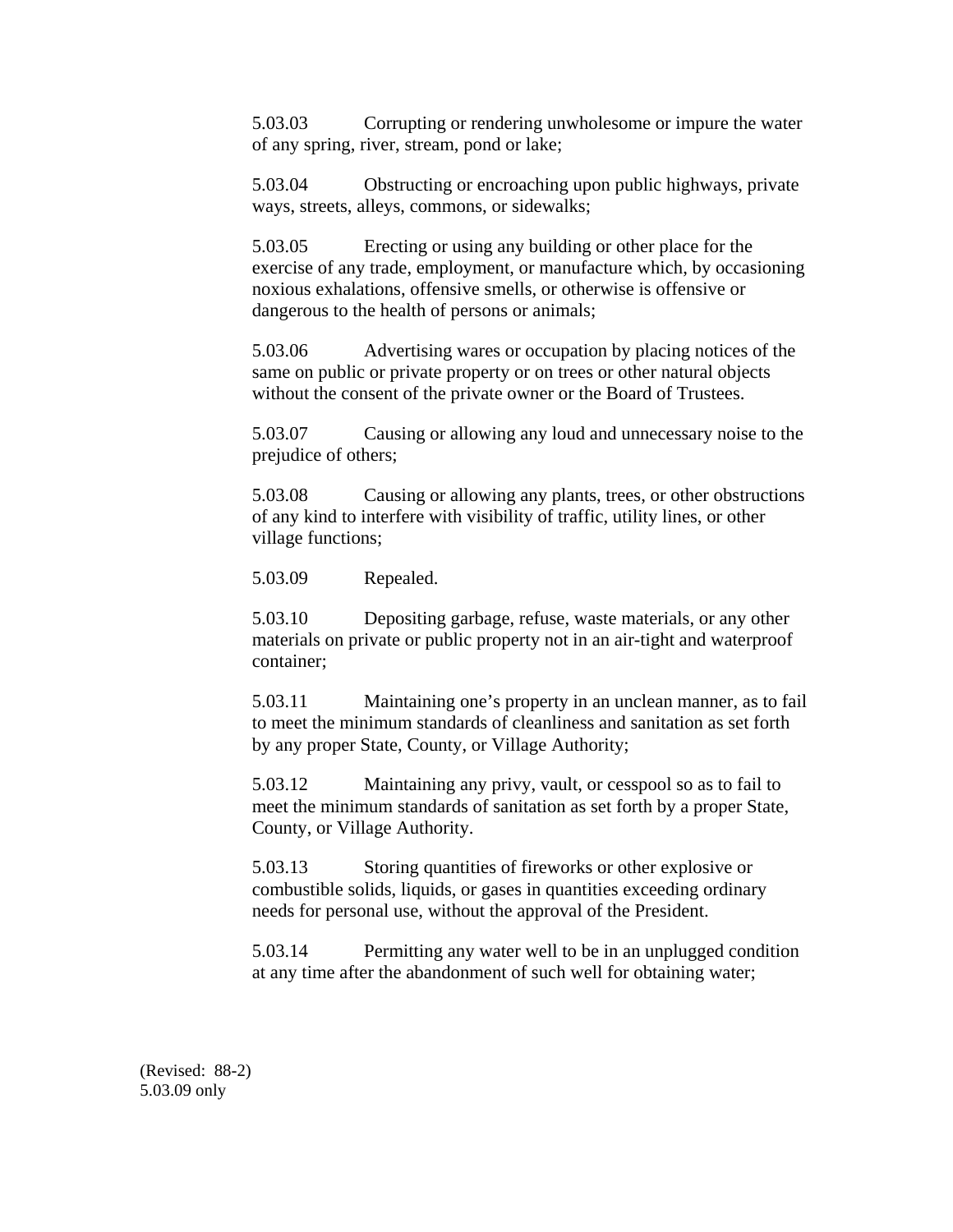5.03.15 Permitting or maintaining privy, vaults and garbage cans which are not fly-tight.

5.03.16 Any act, thing, occupation, condition of property or use of property which falls within the definition of 5.02.

5.03.17 Allowing or creating an accumulation of stagnant water, decayed animal or vegetable matter, trash, packaging, scrap metal, or any materials whatsoever in which flies, mosquitoes, disease-carrying insects, rats, mice, vermin, or stray animals may breed or to which they may be attracted or harbored.

5.03.18 Allowing any ditch, excavation, trench, septic system field or tank or bed or pit, dug well, or any other hole or depressing of a depth of one foot or more, to exist on one's property without erecting and maintaining at all times a continuous fence at least three feet high with openings of no more than six inches in width, entirely surrounding the area; this prohibition shall not be in effect for the first twenty days of such condition, provided work is being done on a diligent continuing basis toward completion of the project or remedying of the condition.

5.03.19 Allowing any motor vehicle not licensed for operation upon the public highways, to remain upon one's residential property except in a garage or other solid structure securely enclosing the motor vehicle on all sides; this prohibition shall not be in effect for the first sixty days such a motor vehicle is upon one's property provided the trunk and doors are locked at all times and no windows are open or broken, and provided further that only one such vehicle may qualify for this exception at any time.

5.03.20 Public nuisances shall include the keeping, harboring, maintaining or permitting the presence in the Village of Pesotum, other than in a secure locked enclosure, of derelict, or inoperable vehicles, and other motor vehicles or machinery, which constitute a safety hazard or are detrimental to the health, safety and welfare of the general public by: A) harboring disease or providing breeding places for vermin, mosquitoes and other animals, insects or reptiles; B) inviting plundering; C) creating fire hazards; D) presenting physical dangers; E) exposing children or others to sharp metal or plastic, broken glass, heavy objects, rusty metal, acids, sharp or pointed objects, or other dangerous objects of any kind, nature, description or form; F) producing scenic blight which degrades the environment and adversely affects land values and the property maintenance and continuing development of the Village of Pesotum.

(Revised: 83-2) (Revised: 83-5) 5.03.18 and 5.03.19 only 5.03.20 only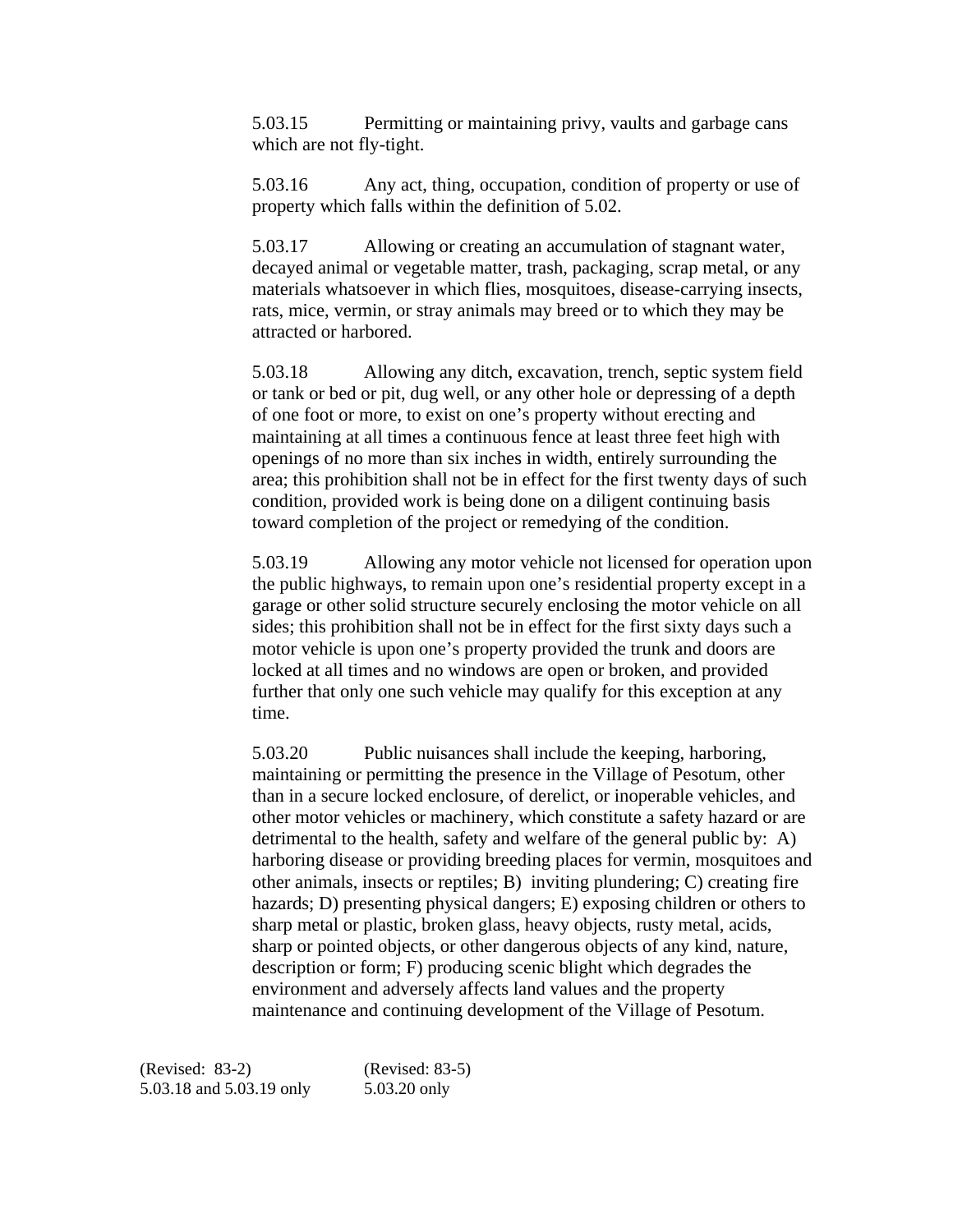5.03.21 Constructing, installing, improving, maintaining or permitting to be routinely operated on the person's owned or occupied property any device which allows any discharge of water by force pumping, such as sump pumps, onto a street, sidewalk or public way.

(This space is reserved for future amendments.)

Revised: 91-2 Adding 5.03.21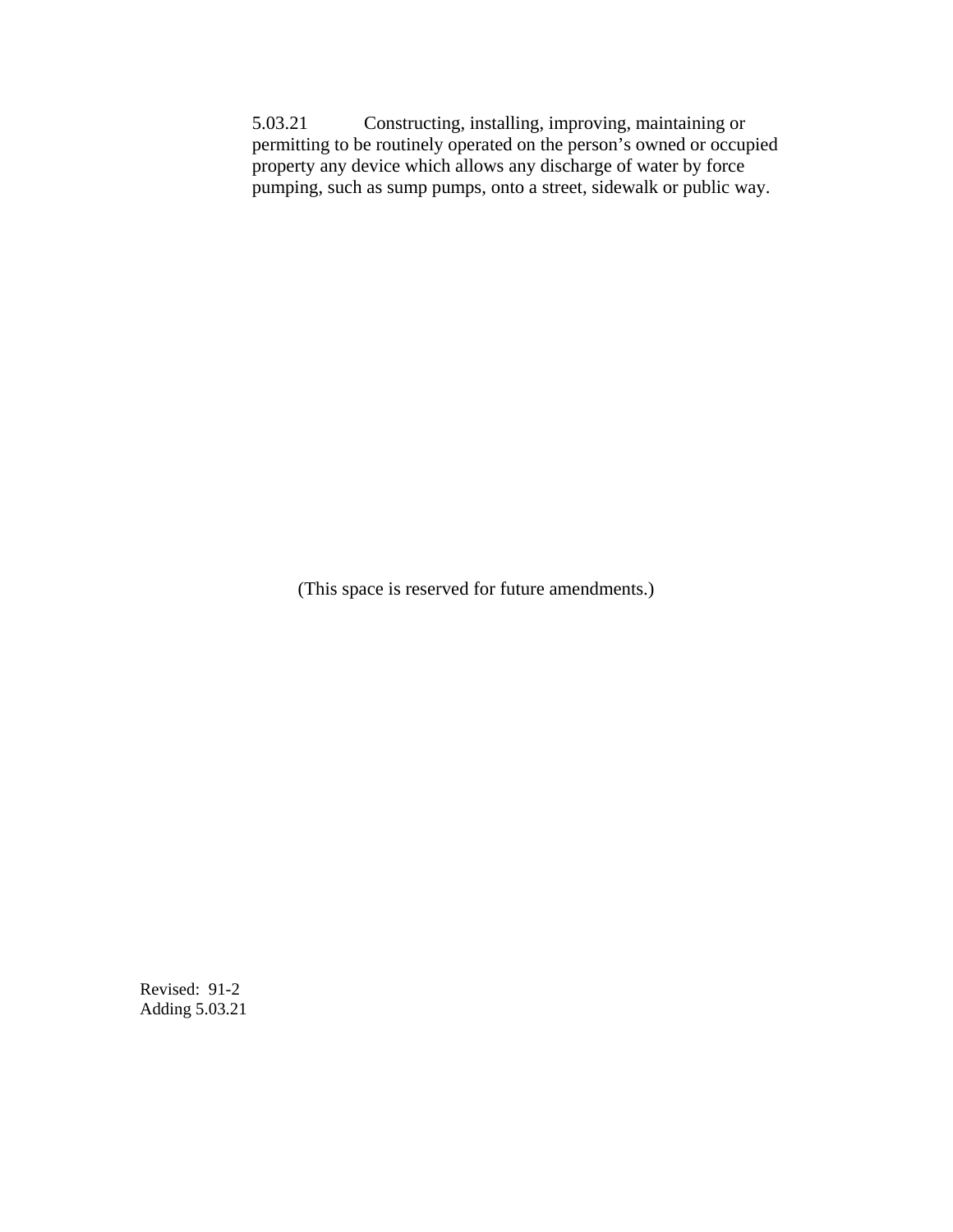5.04 No person shall erect, contrive, cause, continue, maintain, or permit to exist any public nuisance with the Village.

## 5.05 Abatement of Nuisances:

5.05.01 All complaints alleging public nuisances shall be made to a member of the Village Board of Trustees or to the Village Clerk. Such official shall inform the President of the complaint.

5.05.02 The President shall inspect the nuisance or cause the nuisance to be inspected by a competent person who shall make a written report of his findings which shall be presented to the President.

5.05.03 If the President determines that a public nuisance exists he shall cause notice to be served on the owner of the property on which the nuisance exists, and any other person or persons believe to be in violati0n of this ordinance by reason of said nuisance. The notice shall direct the owner, occupant or person causing, permitting, or maintaining such nuisance to abate or remove the nuisance within ten (10) days from the date of service of the notice. The notice shall state that unless such nuisance is abated or removed within said time period, the Village shall cause it to be abated, or removed and disposed of, without accounting to the owner or any other person for any claimed value thereof, and will charge the costs of abatement or removal and disposal to the owner, occupant or person causing, permitting or maintaining the nuisance. Furthermore, such notice shall inform the owner of the premises on which the nuisance exists that the costs charged for abatement or removal and disposal of the public nuisance will become a lien upon the premises. If the nuisance is not abated or removed within the time provided, or if the owner, occupant or person causing the nuisance cannot be found upon reasonable inquiry, the President shall cause the abatement or removal and disposal of such public nuisance.

5.05.04 If the President determines that a public nuisance exists but that the nature of such nuisance is not such as to threaten great and immediate danger to the public safety, health, peace, morals, or decency, the President may cause an action to abate or remove such nuisance to be commenced in the name of the Village in a court of competent jurisdiction.

(Revised 83-5) 5.05.03